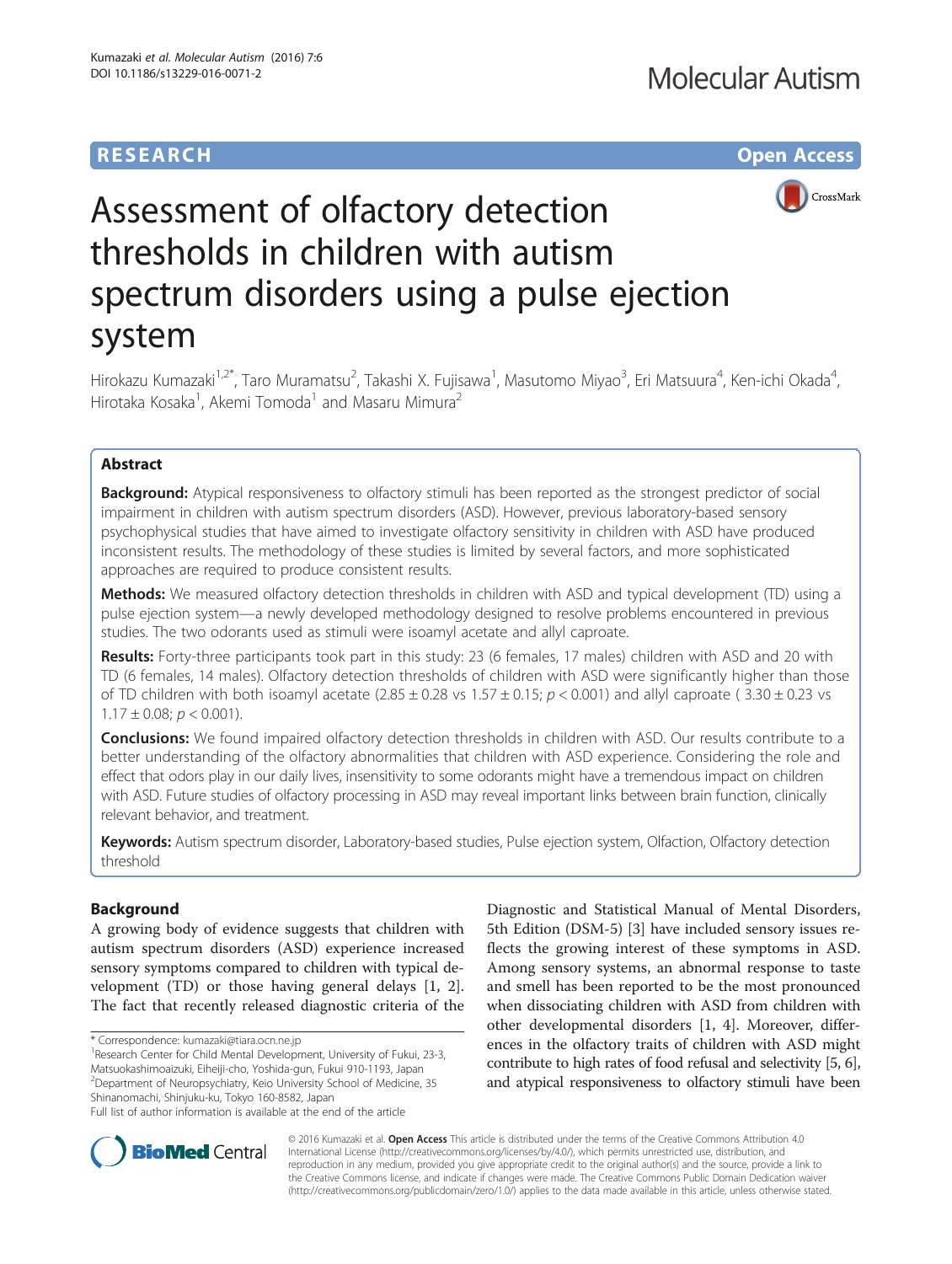<span id="page-1-0"></span>reported as the strongest predictor of social impairment in children with ASD [\[7](#page-6-0), [8](#page-6-0)].

Despite their importance, olfactory abnormalities in children with ASD are still poorly understood compared to abnormalities in touch, vision, and audition. In fact, there have been limited experimental studies concerning olfactory abnormalities in ASD. According to Dunn model [[9\]](#page-6-0), sensory modulation disorders (SMDs) are classified into three types: over-responsivity, under-responsivity, and sensory seeking. Among sensory symptoms, differences between individuals with ASD and TD subjects were greatest for under-responsivity, which describes a high threshold for sensory input [\[10, 11](#page-6-0)]. This trait is associated with lower adaptive functioning and poorer communication and social performance [\[8](#page-6-0), [12](#page-6-0)]. Therefore, investigations of olfactory detection thresholds could provide important clues regarding the nature of children with ASD. However, previous laboratory-based sensory psychophysical studies [\[13](#page-6-0)–[16](#page-6-0)] that have investigated olfactory detection thresholds in children with ASD have produced inconsistent results, probably due to methodological difficulties. The methods used in these studies were the University of Pennsylvania Smell Identification Test (UPSIT) [[17\]](#page-6-0), Sniffin' Sticks [[18\]](#page-6-0), and the alcohol sniff test (AST) [\[19\]](#page-6-0). For these measurements, controlling scent granularity is a considerable challenge because of the problem of scent scattering in the air. The influence of lingering scent is a major problem [\[20\]](#page-6-0). Since olfaction is one of the most readily adaptable senses [[21](#page-6-0)], accurate measurements are not possible when scents are left lingering in the air [[22](#page-6-0)]. Concerning adaptation, the participants being exposed to the odor stimuli for a long time is also a serious problem inherent in these methods. To solve these problems, robust methodology is needed to measure thresholds of olfactory detection.

To address this issue, we developed a method called the Fragrance Jet for Medical Checkup (Keio University) (Fig. 1), which uses a pulse ejection system [\[20](#page-6-0)]. The system can measure and quantify the olfactory detection threshold in precise detail in response to pulsed scents. The test has been reliably standardized and is appropriate for both children and adults. It uses the same technique as used in a basic inkjet printer in that it outputs tiny droplets of fragrance. The system has one large tank and three small ones for olfactory measurement and produces a small jet that disperses into droplets from small holes in the tank. There are 255 minute holes in the large tank and 127 minute holes in small tanks. It is possible to emit scent at the same time through all these holes. Figure 2 shows a conceptual graph of a pulse ejection. The scent intensity is controlled by two parameters: ejection quantity (EQ) per unit time (EQUT) and ejection time (ET). The device can change the ET at 667-μs intervals so that the measurement can be precisely controlled. Unlike existing



granularity control. In response to pulsed scents, the device can measure and quantify olfactory detection thresholds in precise detail

olfactory measurement techniques which change the concentration of a scent and require that these various concentrations be prepared ahead of time, our approach allows us to measure the olfactory detection threshold by only changing the EQ. Using very small quantities of an odorant reduces lingering scents during measurement and makes adaptation of the olfactory system more difficult [[23](#page-6-0)]. Thus, along with using small odorant quantities, our measurements were performed in a location that was adequately ventilated in order to prevent lingering scent trails.

In addition to the pulse ejection system and experimental room conditions, several aspects of our system increase its efficiency and credibility relative to previous methodologies.

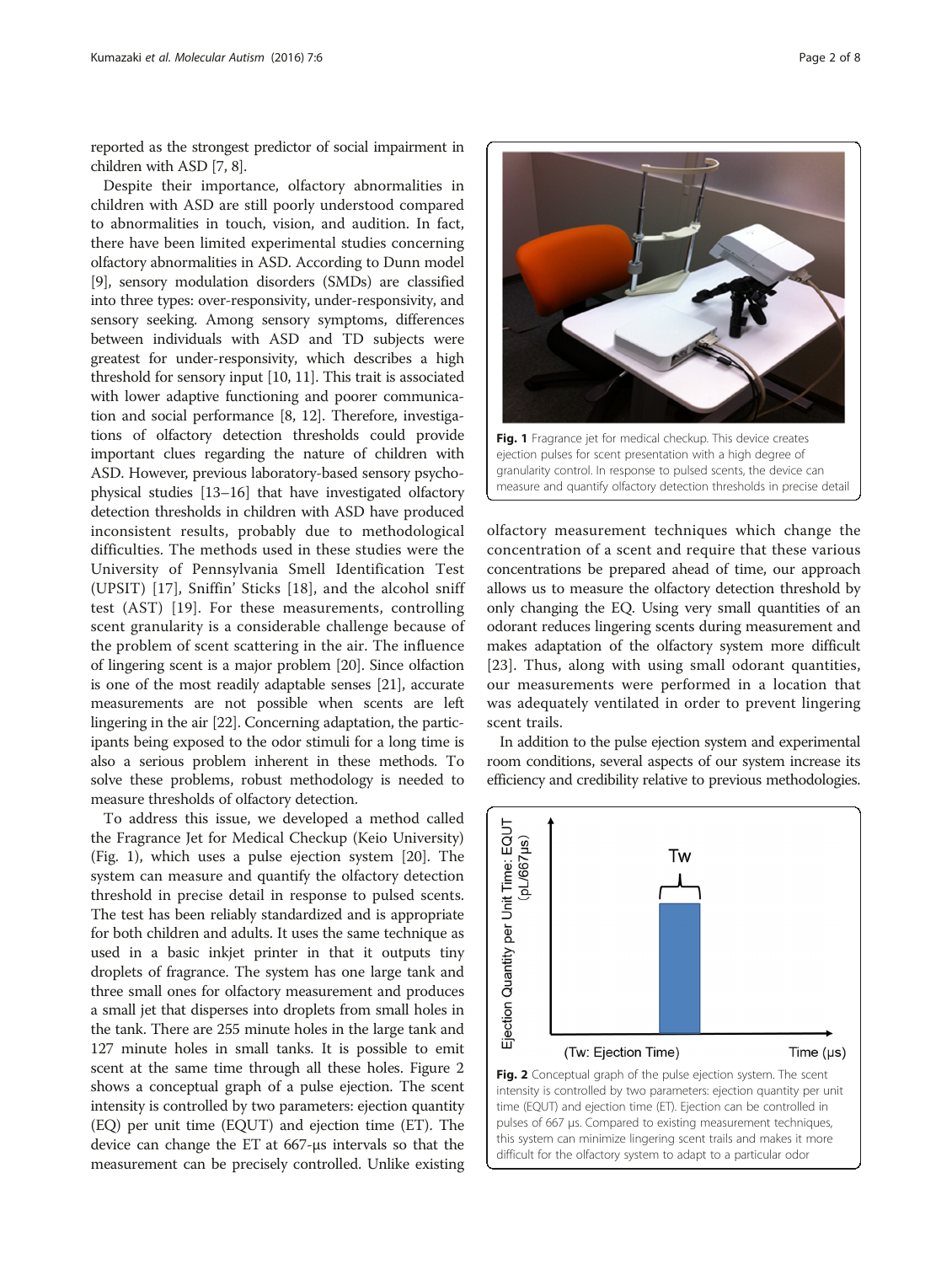First, we used little alcohol when diluting odorants. Alcohol is known to stimulate the trigeminal nerve, which could confound any collected data due to activation of an alternative sensory pathway. Therefore, odorants were diluted to 5 % using ethanol and water to adjust their adhesiveness. In our preliminary experiment, we confirmed that all participants were unable to smell the ethanol. Second, the perceived familiarity and pleasantness of the odor was matched for participants. We measured the olfactory detection threshold using isoamyl acetate and allyl caproate, which smell like banana and pineapple, respectively. In our preliminary experiments, we confirmed that all participants were familiar with the two fruits and that they did not dislike the scents, based on Likert scale ratings. Third, our measurement system was kept as simple as possible in order to avoid reflecting attentional differences. Moreover, our system did not require executive function, which has been reported to be impaired in ASD [[24](#page-6-0), [25\]](#page-7-0).

Thus, we consider that the pulse injection system used in the current study may resolve problems encountered in previous studies. Using this new methodology, the present study was carried out to compare the olfactory detection threshold in children with ASD to age-matched control participants in order to contribute to a better understanding of olfactory abnormalities that are often observed in children with ASD.

### Methods

#### Participants

The present study was approved by the ethics committee of the University of Fukui. Participants were TD children and those with ASD; children with ASD were recruited from the University of Fukui Hospital and related clinics. After a complete explanation of the study, all the participants provided written, informed consent. All participants and their guardians agreed to participate in the study. We excluded subjects with an organic smell disturbance, nasal blockage due to sinus/virus compromise, an acute respiratory infection, premenstrual syndrome, or previous history of head injury or illicit substance use. Inclusion criteria of the ASD group were (1) diagnosis of ASD based on the DSM-5 [\[3](#page-6-0)], (2) age 8–16 years, and (3) IQ  $\geq$ 70. Exclusion criteria for the ASD group included medical conditions associated with autism (e.g., FMR1, Rett syndrome, and Shank3). To exclude other psychiatric diagnoses, the Mini-International Neuropsychiatric Interview for Children and Adolescents (MINI Kids) [[26\]](#page-7-0) was administered. To obtain data from age-matched TD, healthy schoolchildren aged 8–16 years were recruited as subjects from the community. Control participants had no history or evidence of ASD. To screen control participants for autistic traits, the Childhood Autism Rating Scale-Tokyo Version (CARS-TV) was used. The CARS-TV is the Japanese version of the CARS [\[27\]](#page-7-0)—one of the most widely used scales to evaluate the degree and profiles of autism in children—and has been determined to have satisfactory reliability and validity [[28, 29](#page-7-0)]. Diagnoses in the ASD group were confirmed by the first author of this report using diagnostic instruments and screening questionnaires including the Pervasive Developmental Disorder—Autism Society Japan Rating Scale (PARS) [\[30\]](#page-7-0). The PARS is a diagnostic interview scale for ASD that was developed in Japan, and sub and total scores of this scale correlate with the domain and total scores of the Autism Diagnostic Interview-Revised (ADI-R) [[31, 32](#page-7-0)]. The primary assessment for ASD included interviews regarding the developmental history and symptoms of the children in this group, as well as behavioral observation. Clinical psychologists collected information from parents regarding developmental milestones (i.e., joint attention, social interaction, pretend play, and repetitive behaviors, with onset prior to age 3) and episodes (e.g., behavior throughout school). Information from detailed observations of their interactions with people (particularly non-family members), as well as repetitive behavior (i.e., obsessive-compulsive traits and stereotyped behavior), was provided by other professionals (i.e., teachers and social workers). Since an intellectual level equivalent to that of a 5-year-old is needed to complete the measurements, intelligence testing in children with ASD was performed using the Wechsler Intelligence Scale for Children—Fourth Edition (WISC-IV) [[33](#page-7-0)]. WISC-IV testing was not performed for children with TD because of time constraints. However, all participants were attending mainstream schools with no evidence of intellectual impairment.

#### Olfactory measurement

We measured olfactory detection thresholds using a pulse ejection system called the "Fragrance Jet for Medical Checkup" (Fig. [2\)](#page-1-0) (Keio University) [\[20](#page-6-0)]. The stimuli used were isoamyl acetate and allyl caproate, which were simple chemicals and, unlike many natural fragrances, were not affected by the preservation method and had the added advantage of being easy to reproduce.

The display emitted scents from multiple holes at the same time, allowing the number of simultaneous ejections (NSE) to be set in the range of 0 to 255. Before the experiment, we confirmed that all participants understood the rules of the experiment. We began with an NSE of 80 and an ET of 200 ms based on the results of preliminary experiments and our earlier study [[20](#page-6-0)]. The touch panel system displayed three boxes, each of which contained a stimulus (Fig. [3](#page-3-0)), and the olfactory detection threshold was assessed using a triple forced-choice procedure where three stimuli were presented at random (one stimulus was scented while the other two were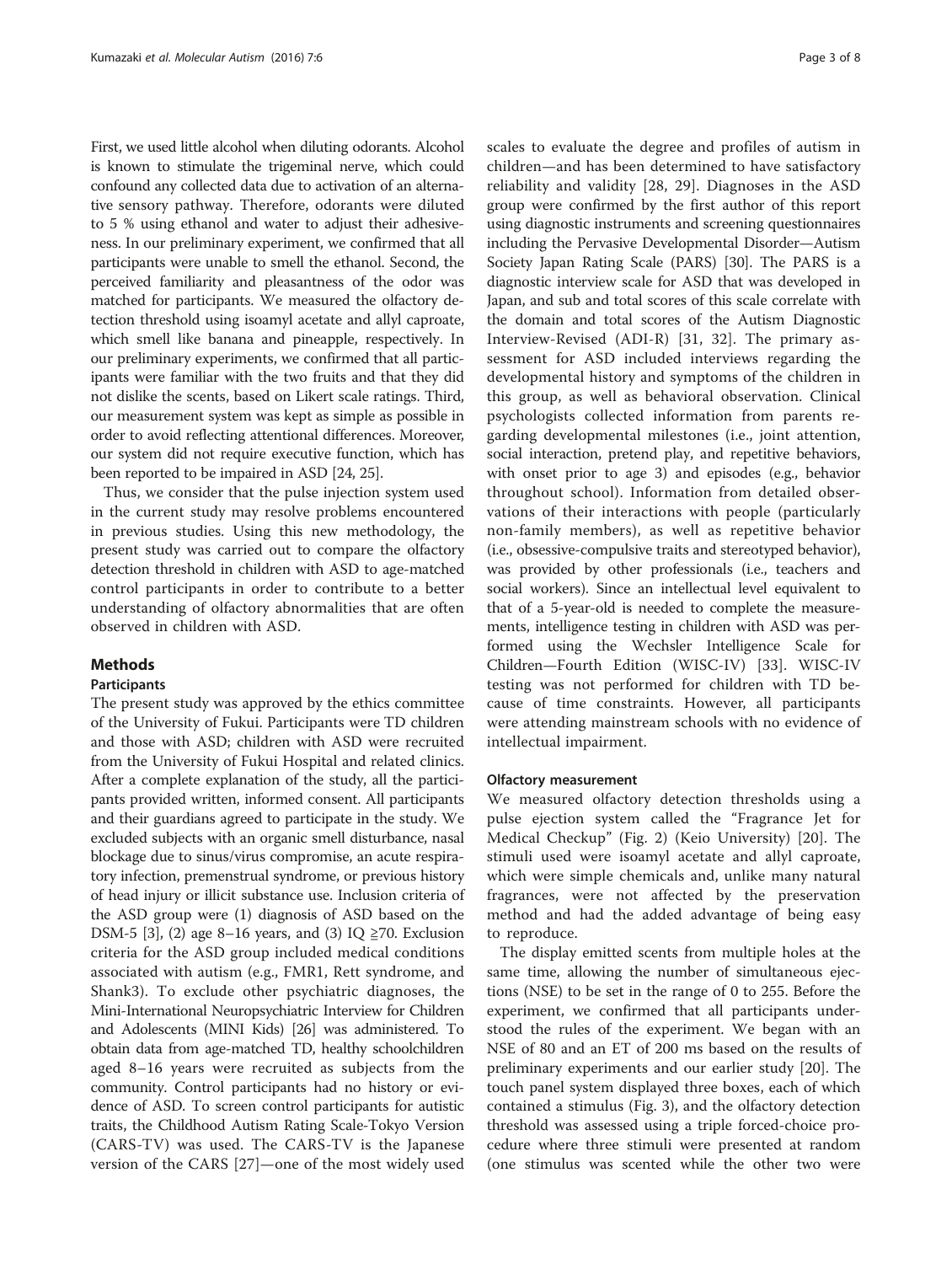<span id="page-3-0"></span>

odorless). All children were fascinated by our touch panel display. The presentation was as simple as possible so that all children, including those with ASD, could concentrate during the experiment. The subject's task was to identify the box that contained the scented stimulus. When the participants pushed one of the three boxes, an odor was given off 3.0 s later. The participant was allowed to push each box up to two times. After two successful trials, the EQ fell by 50 %. This was continued until the participant made a mistake and selected the box that contained an odorless stimulus or until the participant cleared an NSE of 10. We administered the odors from strongest to weakest to maintain the motivation and concentration of all children. The detection threshold was generated after the procedure was completed. Measurements were finished approximately 5 min after the start of the procedure and were influenced very little by lingering scent trails. The olfactory detection threshold was defined using a logarithmic function as the NSE of the last trial. The mathematical process used to determine the olfactory detection threshold is as follows:

Olfactory detection threshold =  $log_2(NSE)$  of last trial)/5

If participants were not able to identify an NSE of 80, their score was 5. Participants that were able to identify an NSE of 80, but could not identify an NSE of 40, were given a score of 4. Finally, if a participant was able to identify an NSE of 40, 20, and 10, their score was 3, 2, and 1, respectively. A subject's scores could range from 5 (unable to detect even the highest concentration) to 1 (able to detect the lowest concentration) for each odor.

Participants neither ate nor drank anything but water for 30 min prior to testing. Because temperature can

influence odor, the temperature of the experimental room was maintained at (21–23 °C) during the study [[34\]](#page-7-0). Experiments were conducted under conditions in which the participant and experimenter were diagonally opposite. A board was placed between them to prevent participants from being able to see the procedures and results. Each participant was required to sit in front of the olfactory display and position their chin on the chin rest such that the distance from the olfactory ejection point to the nose was fixed.

# Statistical analysis

Statistical analysis was performed using the Statistical Package for the Social Sciences (SPSS, version 15.0). Descriptive statistics for the sample were used. The differences of age and CARS score between the groups were analyzed using an independent samples  $t$  test. The difference in gender proportion was analyzed using the  $\chi^2$ test. Differences in olfactory detection threshold were analyzed using the Mann-Whitney U test. Pearson productmoment correlation coefficients were used to explore the relationships between age/IQ and the olfactory detection threshold in children with ASD.

#### Results

### Demographic data

In total, 43 children took part in this study. All participants completed the experiment in about 5 min. The ASD group included 20 participants (14 males), mean age  $13.2 \pm 2.1$ . The total CARS score for the ASD group was  $34.1 \pm 2.4$ , and their average IQ score was  $100.7 \pm$ 12.1. The TD group included 23 participants (14 males), mean age  $12.5 \pm 2.2$ . The total CARS score for the TD group was  $17.7 \pm 1.3$ , and all participants were nonsmokers. There were no significant differences between groups with regard to mean age  $(p = 0.43)$  and gender proportion ( $p = 0.53$ ); details are presented in Table [1.](#page-4-0)

# Olfactory detection threshold

Olfactory detection thresholds of the ASD group were significantly higher than that of the TD group using both isoamyl acetate  $(2.85 \pm 0.28 \text{ vs } 1.57 \pm 0.15; p < 0.001)$  and allyl caproate (  $3.30 \pm 0.23$  vs  $1.17 \pm 0.08$ ;  $p < 0.001$ ) (Table [2](#page-4-0)). Figure [4](#page-5-0) is also a graphic representation of the results. In addition, we did not find any relationship between the olfactory detection threshold of isoamyl acetate and age  $(r = -0.34, p = 0.15)$ , IQ  $(r = -0.20, p = 0.41)$  or the olfactory detection threshold of allyl caproate and age  $(r = -0.22,$  $p = 0.35$ ), and IQ ( $r = -0.08$ ,  $p = 0.74$ ) in children with ASD.

# **Discussion**

The aim of this study was to examine olfactory detection thresholds using our newly developed measurement system, which might resolve problems associated with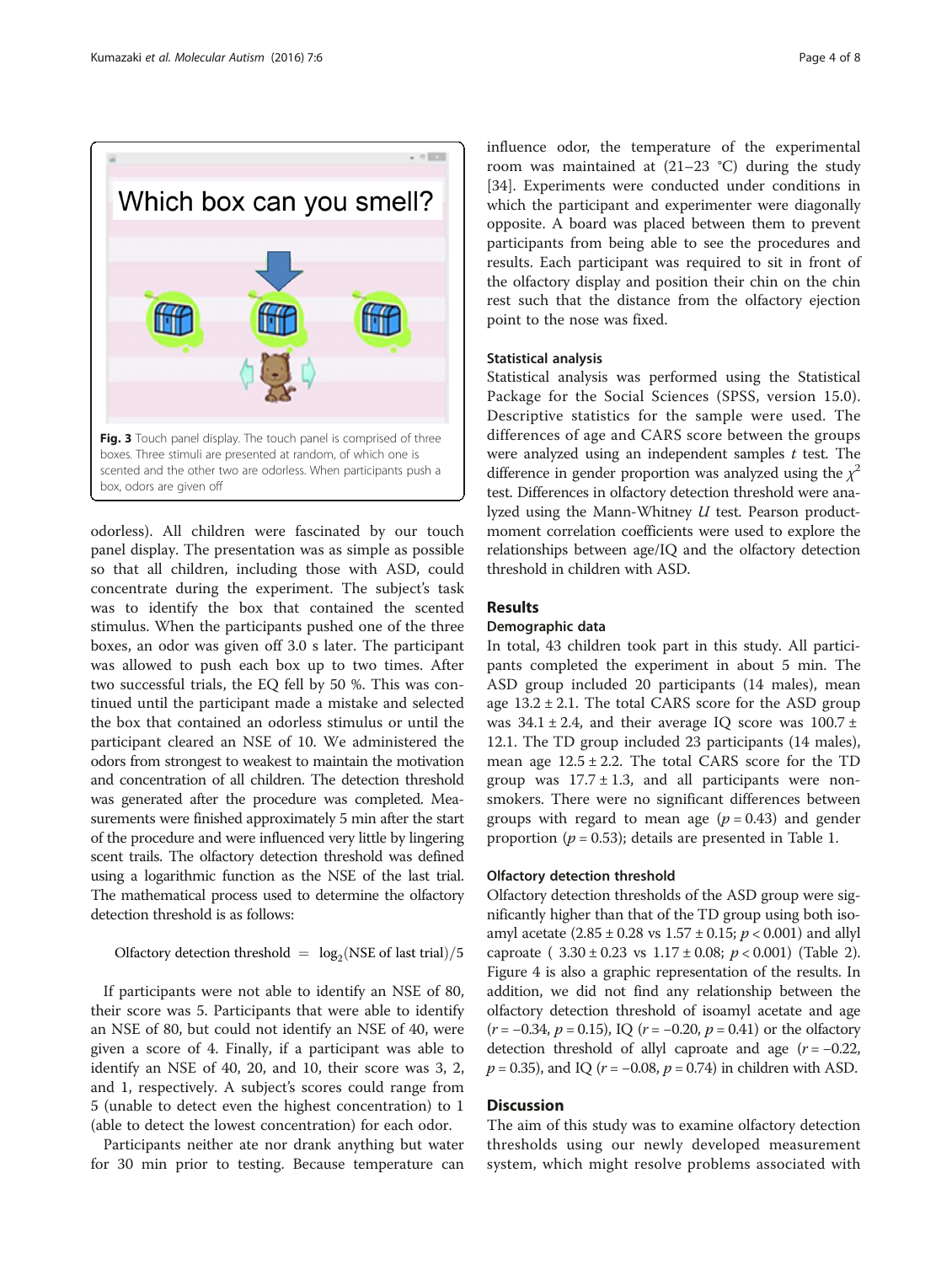| $ASD (n = 20)$ | TD $(n = 23)$  | Statistics    |    |         |  |  |
|----------------|----------------|---------------|----|---------|--|--|
| (M, SD)        | (M, SD)        | t or $x^2$    | đt |         |  |  |
| $13.2 \pm 2.1$ | $12.5 \pm 2.2$ | $t = 1.100$   | 41 | 0.278   |  |  |
| 14:6           | 17:6           | $x^2 = 0.393$ |    | 0.531   |  |  |
| $34.1 \pm 2.4$ | $17.7 \pm 1.3$ | $t = 28.955$  | 41 | < 0.001 |  |  |
|                |                |               |    |         |  |  |

<span id="page-4-0"></span>Table 1 Descriptive characteristics of the ASD and TD groups

M mean, SD standard deviation

previous laboratory-based sensory psychophysical studies. Using this system, we found that children with ASD were insensitive to both isoamyl acetate and allyl caproate compared to children with TD.

It has been well-described that children with ASD have olfactory abnormalities. More specifically, anecdotal reports and studies using sensory questionnaires have suggested that these children may either show little or no response to olfactory stimuli (high threshold) or, conversely, may be overwhelmed by stimuli (low threshold) [\[1,](#page-6-0) [35](#page-7-0)–[37](#page-7-0)].

These abnormalities also extend to other sensory modalities in that children with ASD may show overresponsivity to unpleasant auditory input, distractibility by background noise, and/or unawareness or slow responses to familiar auditory input [[38](#page-7-0), [39\]](#page-7-0). Visual difficulties also include both hyper- and hypo-responsiveness [\[40](#page-7-0), [41](#page-7-0)]. One plausible theory might be that children with ASD tend to over-focus their attention on details, which results in the superior processing of complex stimuli, whether auditory or visual. However, despite the plethora of studies that have been conducted on disruptions to sensory processing in children with ASD, it remains unclear whether over-attention is the root cause of these abnormalities.

Compared to disruptions of the auditory and visual system, research of the olfactory abnormalities experienced by children with ASD is still in its infancy. In fact, a rough profile of the irregularities to this system has not even been described, let alone a theory proposed for the nature of the abnormalities. Since atypical responsiveness to olfactory stimuli has been reported as the strongest predictor of social impairment in children with ASD [\[7, 8\]](#page-6-0), understanding the nature of the olfactory abnormalities is crucial for the optimal intervention of these children. These factors prompted us to conduct the present study using our newly developed jet pulse injection system for determining olfactory thresholds. Our rational was that, in order to understand the olfactory

Table 2 Olfactory detection threshold of the ASD and TD groups

|                 | $ASD(n=20)$     | TD $(n = 23)$   | Mann-Whitney U test |
|-----------------|-----------------|-----------------|---------------------|
|                 | (M, SEM)        | (M, SEM)        |                     |
| Isoamyl acetate | $2.85 \pm 0.28$ | $1.57 + 0.15$   | < 0.001             |
| Allyl caproate  | $3.30 + 0.23$   | $1.17 \pm 0.08$ | < 0.001             |
|                 |                 |                 |                     |

M mean, SEM standard error of the mean

abnormalities experienced by children with ASD, we first needed to measure a simple detection threshold. In the present study, by using newly developed methodology, we were able to show that children with ASD exhibited high thresholds for the two stimuli studied. As previously described, earlier studies in this field have reported inconsistent results, but methodological differences hamper direct comparison [\[13](#page-6-0)–[16](#page-6-0)]. Suzuki et al. [\[15](#page-6-0)] used 1-butanol for olfactory testing, Dudova et al. [[14](#page-6-0)] and Tavassoli and Baron-Cohe [\[16\]](#page-6-0) used Sniffin' Sticks [[18](#page-6-0)] with n-butanol, and Ashwin et al. [\[13\]](#page-6-0) employed the alcohol sniff test [[19](#page-6-0)] with isopropyl alcohol. Although these previous studies used alcohol as the odorant, each used different kinds of alcoholic odorants in olfactory detection threshold testing, which could lead to inconsistent results [\[42\]](#page-7-0). In addition, one study [[14](#page-6-0)] tested children, while three others examined adult subjects [\[13, 15, 16](#page-6-0)]. Chronologic aging plays an important role in olfactory research in ASD [\[43](#page-7-0)]. Since it has been suggested that the olfactory system develops differently in ASD compared to controls [\[44, 45\]](#page-7-0), age differences may explain the discrepant results. It should be noted that some of those studies were focused on the identification of odors, not on the detection of olfactory thresholds. A recent study conducted by Ashwin et al. [\[13](#page-6-0)] examined thresholds for olfactory detection using a carefully designed method. They used isopropyl alcohol for odor and also employed methods to prevent trigeminal nerve activation and to familiarize the subjects with the alcohol odor. They also performed an experiment where air movement was minimized; windows remained closed and covered throughout, and there was no air control mechanism. However, their results contradicted the results reported here. One explanation for this discrepancy might be the difference in stimuli used. In fact, Ashwin et al. [\[13\]](#page-6-0) suggested that the pleasantness level of odors for people with ASD could also affect their detection threshold for that odor.

Sensory abnormalities may be a key physiological factor underlying social impairments that are associated with ASD. It has been proposed that early perceptual capacities of individuals with ASD may set up a cascade of development deficits that contribute to the poor social skills seen at older ages. Given the recent evidence that atypical responsiveness to olfactory stimuli is the strongest predictor of social impairment in children with ASD [[7](#page-6-0), [8\]](#page-6-0), our results might help to elucidate the nature of ASD-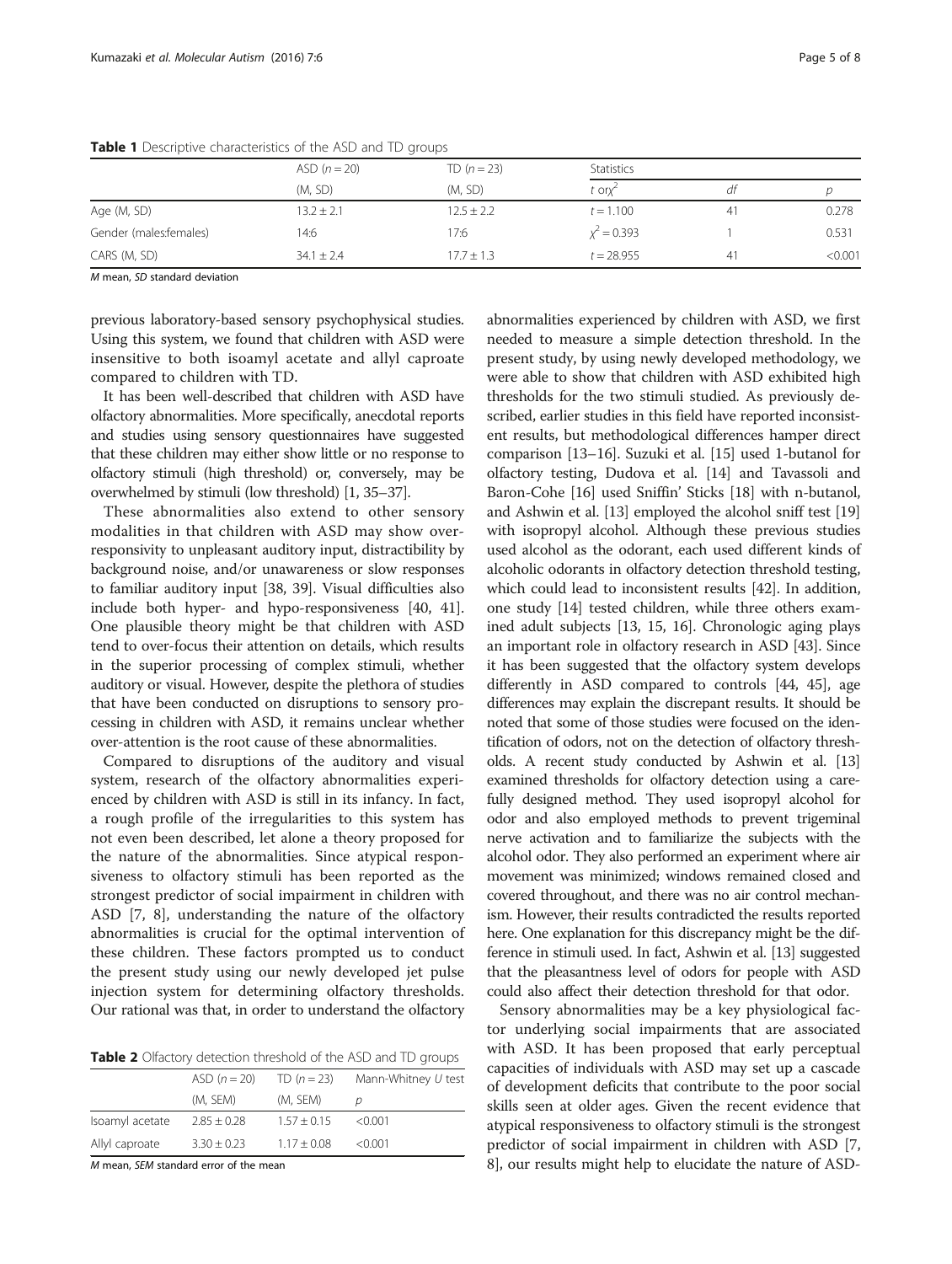<span id="page-5-0"></span>

related social impairment. For instance, odor has been shown to have influence on mood as well as autonomic, endocrine, and immune functions [\[46\]](#page-7-0). Odors have also been shown to play an important role in inducing emotional reactions, imitating the action of others, and regulating social interactions [[47](#page-7-0)–[49\]](#page-7-0). Thus, insensitivity to some odors might have a tremendous impact on children with ASD, which might explain findings reported by Lane et al. [\[8\]](#page-6-0) describing that olfactory disturbances could predict communication competence and maladaptive behavior. Since both social-emotional and sensory functions are related to the amygdala, research on olfactory detection may lead to further elucidation of the neurobiology of ASD. In addition, Brewer et al. [\[50\]](#page-7-0) and Hrdlicka et al. [[51](#page-7-0)] have suggested that examination of olfactory disturbances could provide early markers of ASD. Thus, assessment of olfactory detection thresholds might lead to the development of useful diagnostic tools, increasing service and therapeutic efficacy for children with ASD. Moreover, investigating olfactory detection thresholds in children with ASD might contribute to our understanding of the neurobiology of ASD and related disorders. Future studies using a variety of olfactory stimuli, participants of different ages, and autistic traits and relationships will be fruitful.

A number of study limitations must be acknowledged. First, we did not perform exact IQ testing in the control group, and relied only on normal school performance of the subjects that enrolled in this experiment. However, all controls were attending mainstream schools with no

evidence of intellectual impairment. We confirmed that 5-year-old children with average intellectual and verbal competency could complete the measurements in our preliminary experiments. The present results also demonstrate that IQ is not correlated with the olfactory detection threshold for children with ASD. One previous study suggested that cognitive factors are unrelated to performance on olfactory detection threshold tests [[9\]](#page-6-0). However, since our methodology relies on verbal comprehension and communication, the subjects' verbal abilities could affect the results. In relation to this point, two recently published studies employed unique approaches that do not rely on verbal communication [\[52, 53\]](#page-7-0). Aguillon-Hernandez et al. [[52](#page-7-0)] used an objective, vision-based approach to evaluate odor identification and reported that visual exploratory behavior may be influenced by olfactory identification. Rozenkrantz et al. [\[53\]](#page-7-0) used a computer-controlled airdilution olfactometer equipped with a custom-designed double-barreled pediatric nasal cannula and found that the sniff response was linked to social impairment in ASD. Because the methodologies used in these studies do not rely on verbal communication, they can be used in non-verbal children with more severe forms of ASD, which greatly expands the types of subjects who can participate in research. In future studies, pairing our odor presentation method with these innovative methodologies could yield results that are more robust. In addition, it should be emphasized that Aguillon-Hernandez and colleagues focused on odor identification, the evaluation of which was dependent on verbal labeling and semantic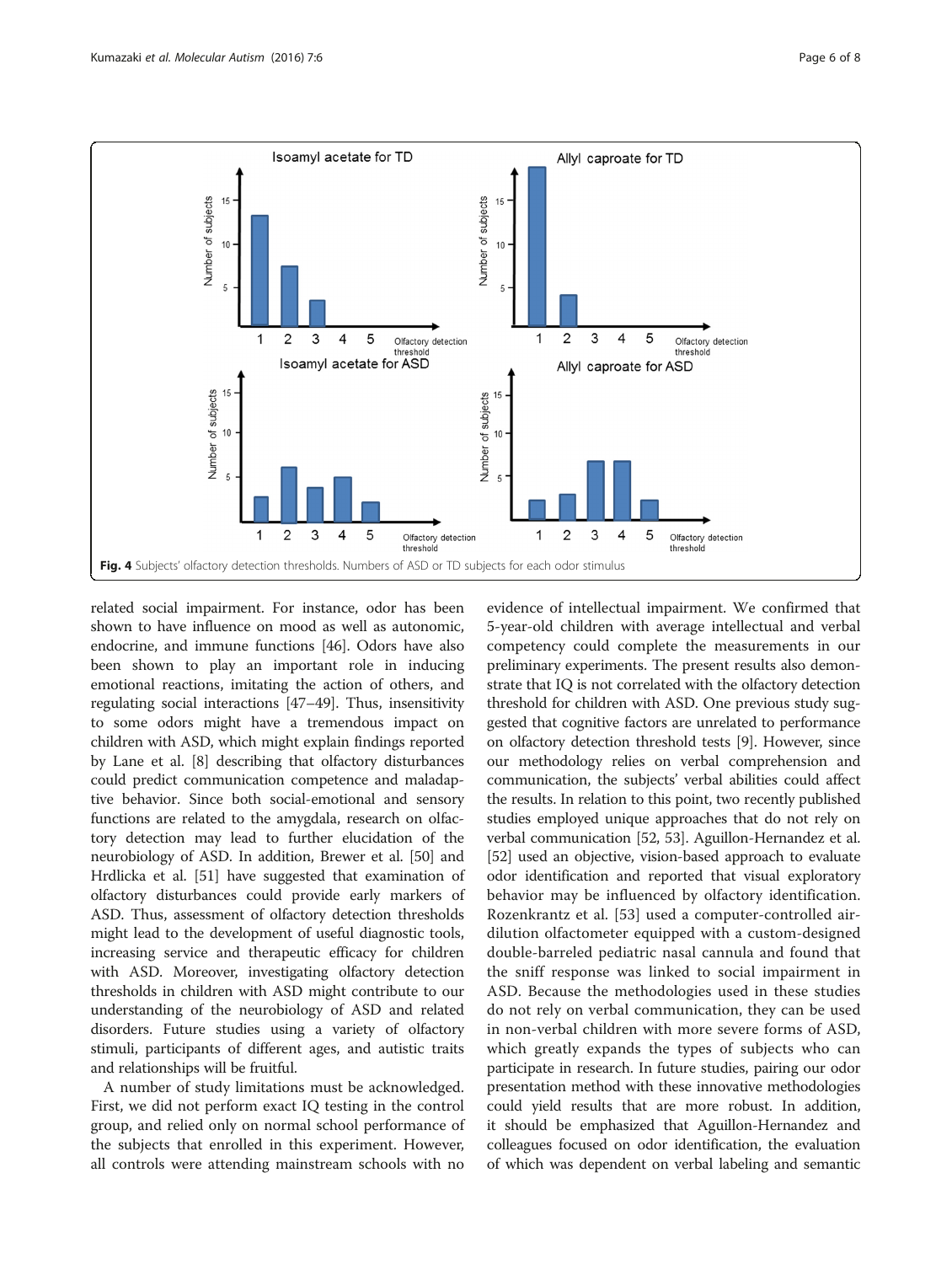<span id="page-6-0"></span>memory in conventional methodologies [\[54, 55](#page-7-0)]. An important future line of research would be to study both odor identification and threshold detection in the same group of subjects, since an important dissociation could occur between identification and sensitivity across the spectrum. Second, our study employed a relatively small number of participants ( $n = 43$ ), which included 20 children with TD and 23 children with ASD. Moreover, most of our sample consisted of males. Given the sex differences in olfactory functioning that have been identified in healthy subjects [\[56\]](#page-7-0), future research should examine larger samples and include more female participants. Third, we used only two olfactory stimuli in the present work. Moreover, both stimuli were associated with fruit smells, which limits making generalizations about other odorants. Therefore, validation of the present findings using a more sophisticated method in a larger independent cohort is needed.

### Conclusions

In summary, this study showed that the olfactory detection threshold for children with ASD was higher than that for children with TD. We were able to determine this using a pulse ejection system, which could measure detection thresholds more precisely than previous laboratory-based sensory psychological studies. Future studies of olfactory processing in individuals with ASD using this methodology may reveal important links between brain function, clinically relevant behavior, and treatment.

#### Abbreviations

ASD: autism spectrum disorder; CARS: Childhood Autism Rating Scale; DSM-5: Diagnostic and Statistical Manual of Mental Disorders, 5th Edition; EQ: ejection quantity; EQUT: ejection quantity per unit time; ET: ejection time; NSE: number of simultaneous ejections; TD: typical development.

#### Competing interests

The authors declare that they have no competing interests.

#### Authors' contributions

HKu designed the study, conducted the experiment, carried out the statistical analyses, analyzed and interpreted data, and drafted the manuscript. TM, TXF, MMiy, EM, KO, HKo, AT, and MMim conceived of the study and participated in its design, assisted with data collection and scoring of behavioral measures and analyzed, interpreted the data, and were involved in drafting the manuscript and revised it critically for important intellectual content. MMim was involved in giving final approval of the version to be published. All authors read and approved the final manuscript.

#### Acknowledgements

This work was supported in part by Grants-in-Aid for Scientific Research from the Japan Society for the Promotion of Science (15K21031) and The Cosmetology Research Foundation. We sincerely thank the participants and all the families who participated in this study.

#### Author details

<sup>1</sup> Research Center for Child Mental Development, University of Fukui, 23-3, Matsuokashimoaizuki, Eiheiji-cho, Yoshida-gun, Fukui 910-1193, Japan. 2 Department of Neuropsychiatry, Keio University School of Medicine, 35 Shinanomachi, Shinjuku-ku, Tokyo 160-8582, Japan. <sup>3</sup>Donguri Psycho Developmental Clinic, Setagayaterasu # 1F, 4-14-5 Minamikarasuyama, Setagaya-ku, Tokyo 157-0062, Japan. <sup>4</sup>Graduate School of Science and

Technology, Keio University, 3-14-1 Hiyoshi, Kohoku-ku, Yokohama, Kanagawa 223-8522, Japan.

#### Received: 30 July 2015 Accepted: 12 January 2016 Published online: 19 January 2016

#### References

- 1. Leekam SR, Nieto C, Libby SJ, Wing L, Gould J. Describing the sensory abnormalities of children and adults with autism. J Autism Dev Disord. 2007;37:894–910.
- 2. Tomchek SD, Dunn W. Sensory processing in children with and without autism: a comparative study using the short sensory profile. Am J Occup Ther. 2007;61:190–200.
- 3. American Psychiatric Association. Diagnostic and Statistical Manual of Mental Disorders. 5th ed. Arlington: American Psychiatric Publishing; 2013. p. 5–25.
- 4. Schoen SA, Miller LJ, Brett-Green BA, Nielson DM. Physiological and behavioural differences in sensory processing: a comparison of children with autism spectrum disorder and sensory modulation disorder. Front Integr Neurosci. 2009;3:29.
- 5. Bennetto L, Kuschner ES, Hyman SL. Olfaction and taste processing in autism. Biol Psychiatry. 2007;62:1015–21.
- 6. Hubbard KL, Anderson SE, Curtin C, Must A, Bandini LG. A comparison of food refusal related to characteristics of food in children with autism spectrum disorder and typically developing children. J Acad Nutr Diet. 2014;114:1981–7.
- 7. Hilton C, Graver K, LaVesser P. Relationship between social competence and sensory processing in children with high functioning autism spectrum disorders. Res Autism Spectr Disord. 2007;1:164–73.
- 8. Lane AE, Young RL, Baker AE, Angley MT. Sensory processing subtypes in autism: association with adaptive behavior. J Autism Dev Disord. 2010;40:112–22.
- 9. Dunn W. The impact of sensory processing abilities on the daily lives of young children and their families: a conceptual model. Infant Young Child. 1997;9:23–35.
- 10. Ben-Sasson A, Hen L, Fluss R, Cermak SA, Engel-Yeger B, Gal E. A meta-analysis of sensory modulation symptoms in individuals with autism spectrum disorders. J Autism Dev Disord. 2009;39:1–11.
- 11. Rogers SJ, Ozonoff S. Annotation: what do we know about sensory dysfunction in autism? A critical review of the empirical evidence. J Child Psychol Psychiatry. 2005;46:1255–68.
- 12. Liss M, Saulnier C, Fein D, Kinsbourne M. Sensory and attention abnormalities in autistic spectrum disorders. Autism. 2006;10:155–72.
- Ashwin C, Chapman E, Howells J, Rhydderch D, Walker I, Baron-Cohen S. Enhanced olfactory sensitivity in autism spectrum conditions. Mol Autism. 2014;5:53.
- 14. Dudova I, Vodicka J, Havlovicova M, Sedlacek Z, Urbanek T, Hrdlicka M. Odor detection threshold, but not odor identification, is impaired in children with autism. Eur Child Adolesc Psychiatry. 2011;20:333–40.
- 15. Suzuki Y, Critchley HD, Rowe A, Howlin P, Murphy DG. Impaired olfactory identification in Asperger's syndrome. J Neuropsychiatry Clin Neurosci. 2003;15:105–7.
- 16. Tavassoli T, Baron-Cohen S. Olfactory detection thresholds and adaptation in adults with autism spectrum condition. J Autism Dev Disord. 2012;42:905–9.
- 17. Doty RL, Shaman P, Dann M. Development of the University of Pennsylvania Smell Identification Test: a standardized microencapsulated test of olfactory function. Physiol Behav. 1984;32:489–502.
- 18. Hummel T, Sekinger B, Wolf SR, Pauli E, Kobal G. Sniffin' Sticks': olfactory performance assessed by the combined testing of odor identification, odor discrimination and olfactory threshold. Chem Senses. 1997;22:39–52.
- 19. Davidson TM, Murphy C. Rapid clinical evaluation of anosmia: the alcohol sniff test. Arch Otolaryngol Head Neck Surg. 1997;123:591–4.
- 20. Fukasawa A, Suzuki R, Okada K. Olfactory measurement system to quantify the ability to smell using pulse ejection, IEEE International Conference on Healthcare Informatics. 2013. p. 99–106.
- 21. Cain SW. Perception of odor intensity and the time course of olfactory adaptation. ASHRAE Transactions. 1974;80:53–75.
- 22. Dalton P, Wysocki CJ. The nature and duration of adaptation following long-term odor exposure. Percept Psychophys. 1996;58:781–92.
- 23. Sato JA, Kadowaki K, Ohtsu Y, Bannai K, Okada K. Scent presentation technique by pulse ejection to avoid adaptation. IPSJ J. 2008;39:2922–9.
- 24. Kenworthy L, Yerys BE, Anthony LG, Wallace GL. Understanding executive control in autism spectrum disorders in the lab and in the real world. Neuropsychol Rev. 2008;18:320–38.